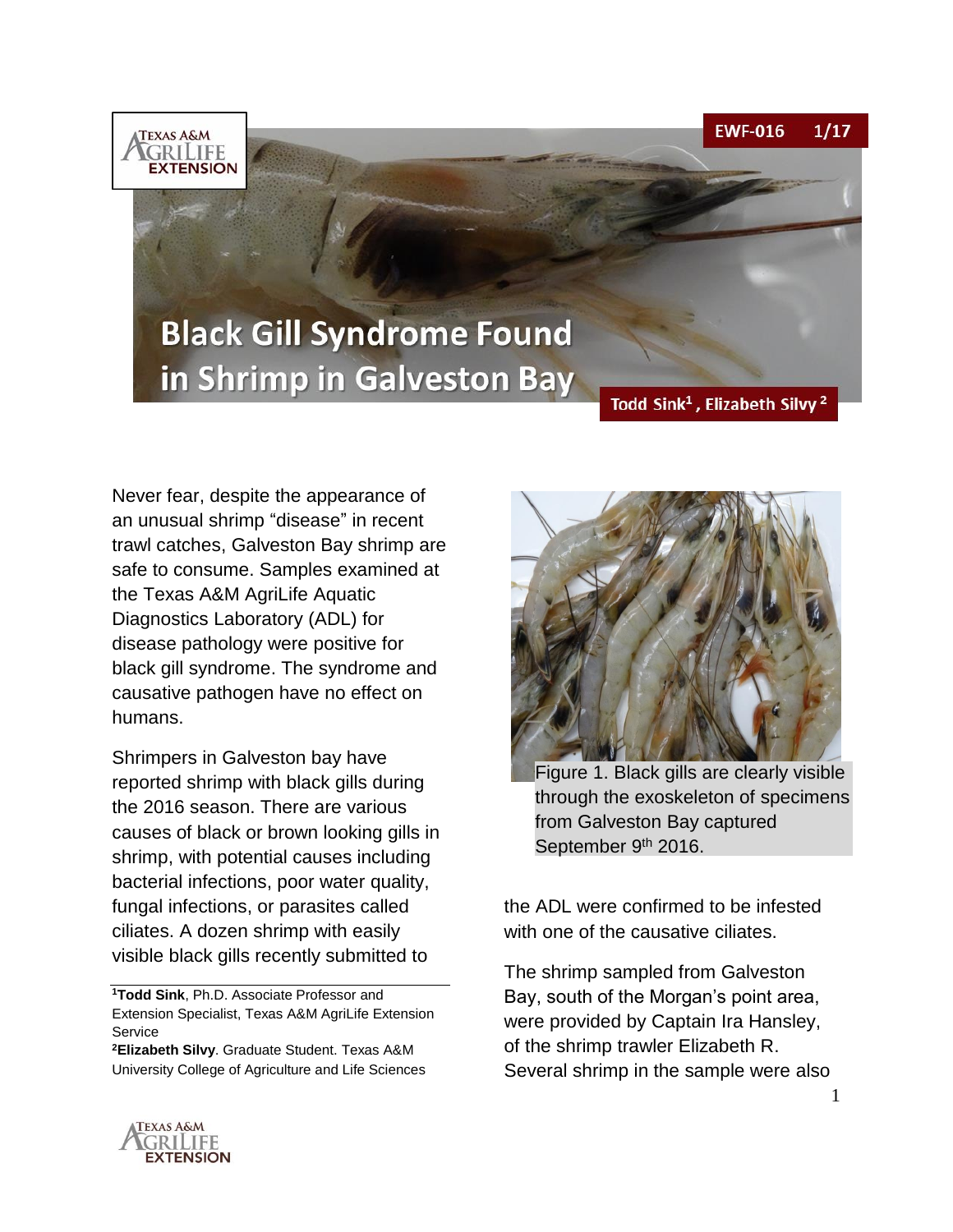confirmed to have a fungal infection, believed to be a secondary pathogen, potentially caused by the syndrome. There is much speculation among the shrimping industry, regulatory agencies, and researchers on what this may mean for the Galveston Bay shrimping industry for the rest of the 2016 season and subsequent seasons to follow.

#### **What is Black Gill Syndrome?**

Black gill syndrome itself is not actually a disease, even though it is commonly referred to as such. Rather, it is a condition, or syndrome, that is most appropriately described as branchiostegite melanization.



Figure 2. A shrimp exhibiting visible black gill syndrome (above) compared to a shrimp with normal gill pigmentation below.

Melanization refers to an increase in the amount of the dark brown pigment melanin present in the tissue. Melanin is a pigment occurring in the hair, skin, and eye in people and animals. It is the pigment responsible for tanning of skin exposed to sunlight. Melanization is an immune response that is triggered locally in response to an injury in some tissues.

Branchiostegite melanization is a natural response to gill fouling or parasitic infestations of the gills in shrimp and occurs due to melanization at sites of tissue necrosis, or dying tissue. In other words, the shrimp's natural immune response to protect the gills where the protozoan parasites (ciliates) have damaged the gill tissue is by incasing the damaged area in protective tissue containing a dark pigment.

However, this natural response can prove problematic. The protective tissue encasing the gill also blocks oxygen transfer and waste excretion through the gill. Over time, if enough of the gill area becomes encased in protective tissue, the shrimp cannot breathe or secrete waste efficiently. In severe cases, the condition can eventually result in death of the shrimp.

## **Biology**

Black gill syndrome can be caused by many things in densely cultured marine shrimp populations including ciliated protozoa in the Genus *Hyalophysa* or gill fouling organisms such as bacteria or fungi (ambient, not infectious), and in

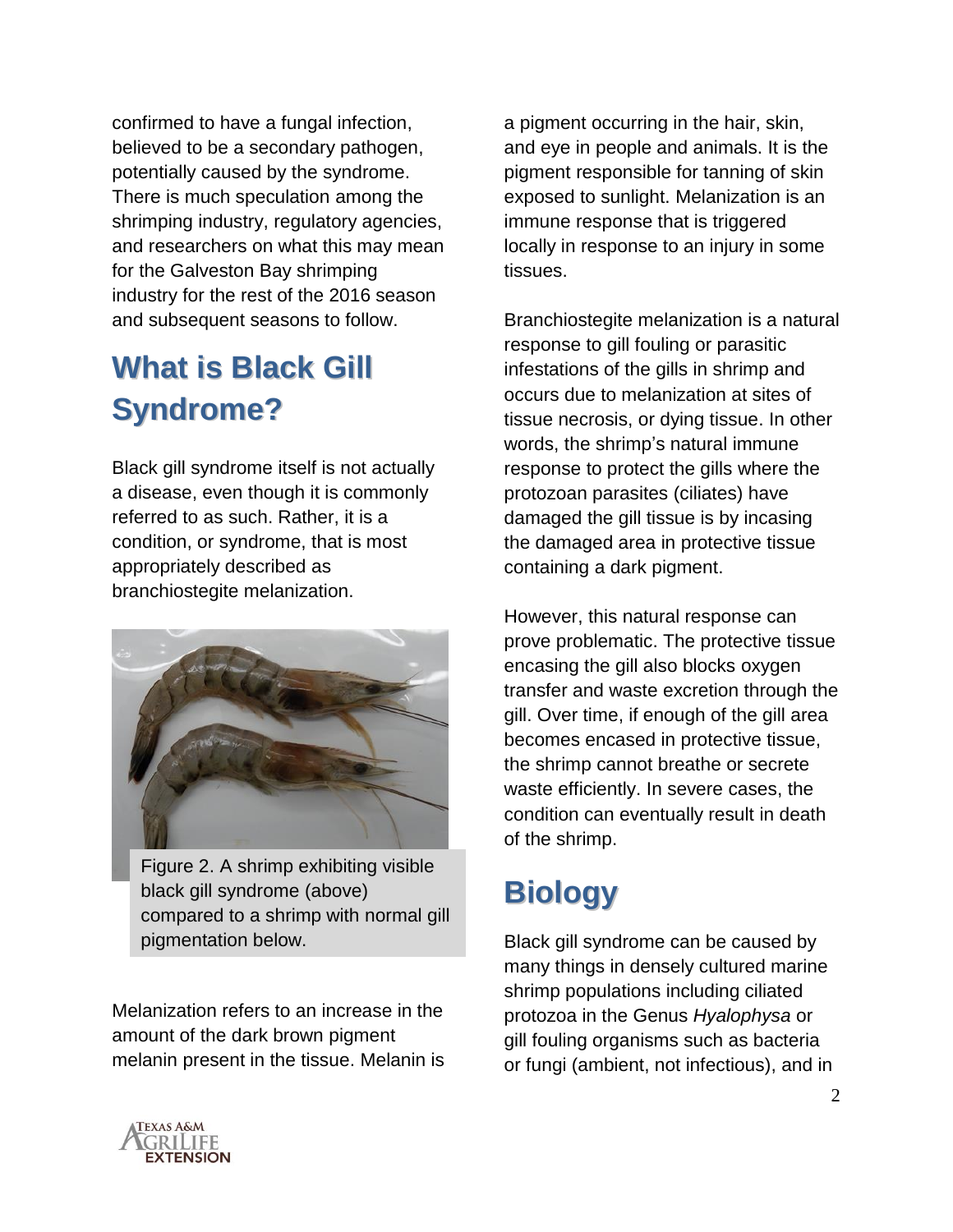instances of poor management decomposing organic materials. Even water conditions where there are high concentrations of suspended particles such as sand have been shown to cause a darkening of the gills due to irritation.

However, only ciliates in the Genus *Hyalophysa* and gill fouling by decomposing organic materials are currently believed to cause black gill syndrome in wild shrimp populations. Bacterial and fungal infections and protozoan infestations were thought to also cause black gill syndrome in wild shrimp populations, but recent research has shown that bacterial and fungal infections associated with black gill syndrome in shrimp are actually secondary invasive pathogens that only become established due to the presence of necrotic tissue.

Ciliates are complex single-celled organisms that infect the gills of the shrimp upon contact. They damage gill tissue directly making it difficult for the shrimp to breathe efficiently. This difficulty breathing slows the shrimp down and triggers repeated molting (shedding the exoskeleton) as the shrimp try to rid themselves of the parasite. The process of molting depletes the shrimp's energy and nutrient levels and stresses the shrimp, leaving it vulnerable to predation.

When an infected shrimp molts, it triggers the ciliate to enter the next



#### **What Causes Black Gill Syndrome?**

Although there are other causes for black gills in shrimp, the ciliate that has caused significant mortality in Georgia and elsewhere has sparked alarm in shrimping communities throughout the Eastern U.S. and Gulf of Mexico. Although the ciliate responsible is likely widely distributed throughout western Atlantic waters, it is normally present at very low to undetectable concentrations in most shrimp populations and is not problematic.

To date, scientist have not identified a specific trigger for mass infestation in shrimp. It is currently speculated that large increases in freshwater inflow and/or prolonged low marsh and bay salinity are related to the prevalence of infestation, although reports from the Galveston Bay support the idea that the incidence of black gill syndrome is higher in years with lower rainfall. The ciliate affects many crustacean species, having previously been found in spiny lobster and several species of shrimp. Current data reports that black gill

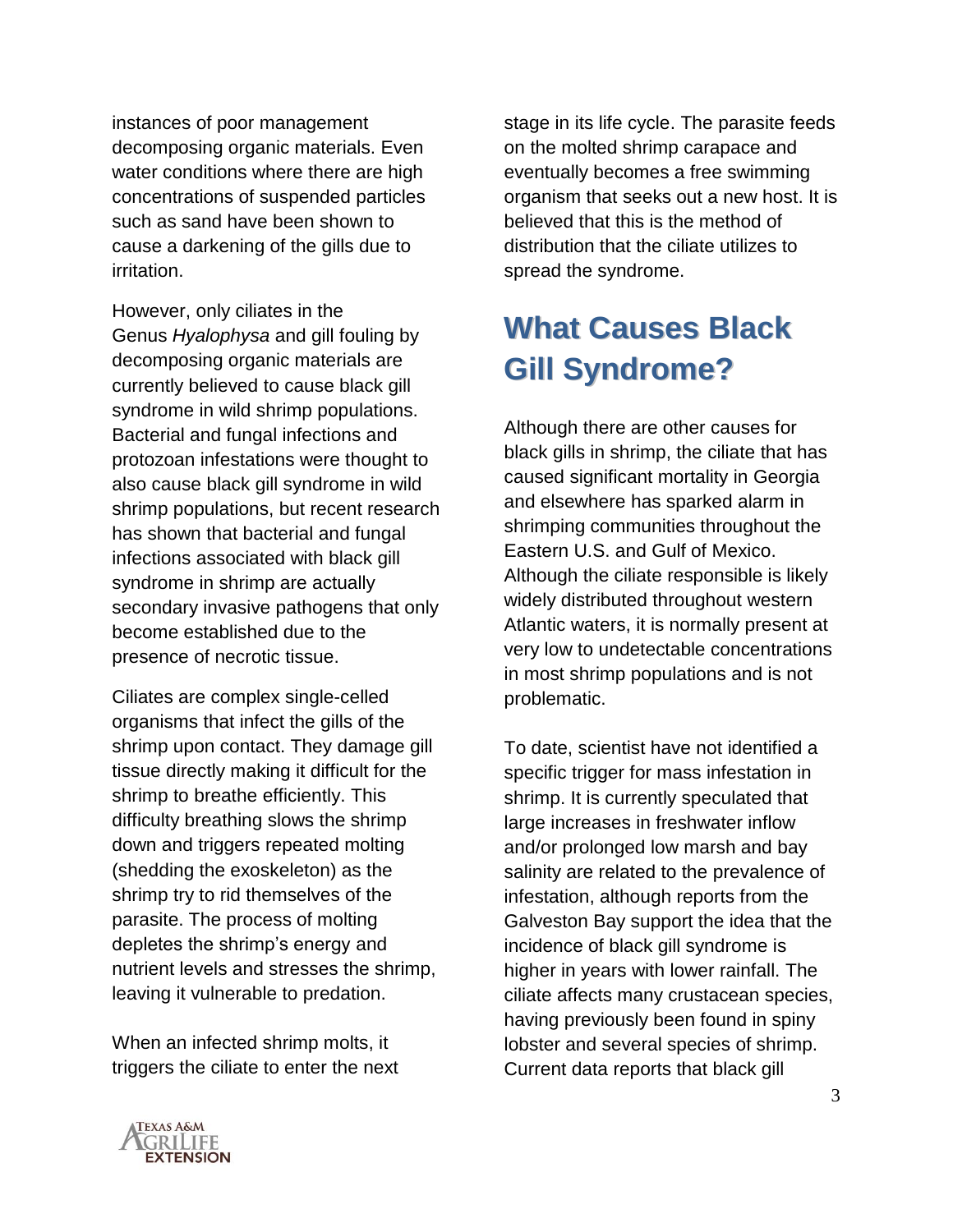syndrome has been found only in white shrimp in Galveston Bay.

## **History**

In the late 1990's black gill syndrome was thought to be indicative of poor water quality, feeding habits, and pond preparation in aquaculture systems. It was believed that pond grown shrimp, having escaped or been released from farms infected wild populations. In recent years black gill syndrome has been a contributing factor in the decline of wild caught shrimp in Georgia. It is believed that black gill syndrome, or the ciliate parasite that causes excessive molting and mortality, along with rainfall quantities, water quality, and a shrinking shrimping fleet caused the excessive decline in shrimp catch. It is important to note that while the exact causes of shrimp catch decline may vary, black gill syndrome is not solely responsible. Continued monitoring and research on the disease is necessary to prevent it becoming a contributing factor to decline in other shrimping hot spots.

## **Current Findings**

Texas shrimp trawlers report that black gill syndrome is present in approximately 5% of the total Texas shrimp landings this year (2016), and 8 to 14% of the total white shrimp landings. It does not appear to be an issue in brown or pink shrimp in Texas at this time. Captain Ira Hansley

provided shrimp to be examined at the Texas A&M AgriLife Aquatic Diagnostics Laboratory based on concerns about black gill syndrome effects on shrimp populations in Galveston Bay.



Figure 3. A) Ciliate-infested, melanistic gill tissue of shrimp with carapace removed. B) Melanistic gill excised for microscopic examination. C) Slides with fixed and stained gill and organ tissues.

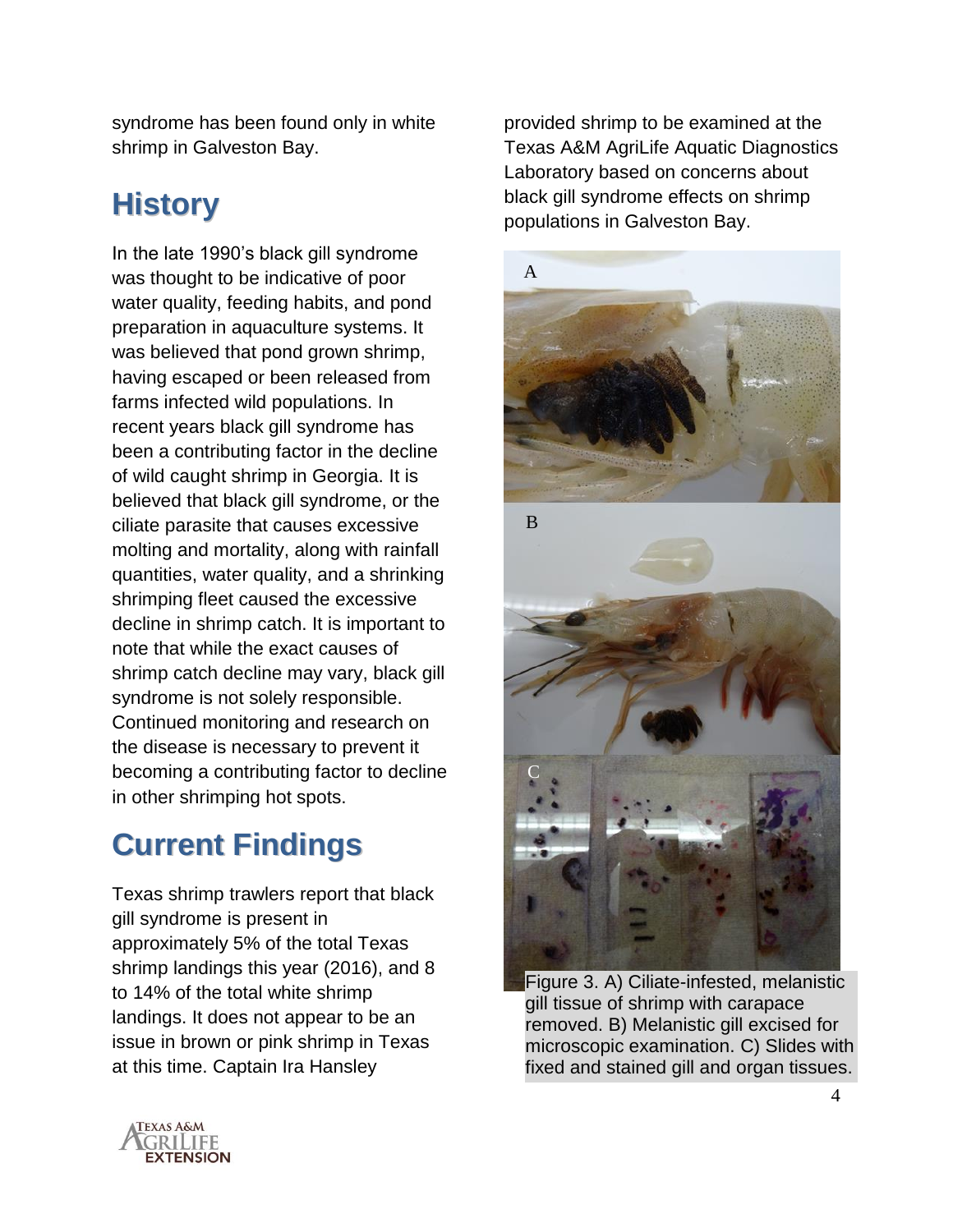The shrimp exhibiting melanistic gills had gill tissue aseptically removed, differential biochemical media testing was conducted to determine if bacterial pathogens were present, the gill tissue was then stained to improve contrast, and microscopic examination was conducted to determine the presence of fungal infection or parasite infestation. Shrimp expressing darkened gills were found to have only a 20% fungal infection rate and no bacterial pathogens were isolated. These findings ruled out fungal or bacterial infections as the primary pathogen, as only 1 in 5 shrimp expressing dark kills had any hyphae (fungus filaments) present.



Figure 4. Black arrows show the stained cysts of a protozoan parasite on the gill tissue of shrimp, while the green arrows indicate a secondary fungal infection.

Slides of non-fixed gill tissue stained with Gomori trichrome clearly demonstrated the presence of large quantities of ciliated protozoans. Two species of ciliated protozoans were commonly present on the gills based upon differences in morphological

shape, and length and arrangement of cilia when viewed under 800x to 1,200x magnification using dark field microscopy.

It cannot be determined at this time which species of protozoa were present due to limitations of microscopic examinations. Heat fixed tissue samples stained with Masson's trichrome clearly show necrotic shrimp gill tissue with numerous protozoa encysted.

### **Status in Galveston Bay**

The scale of black gill syndrome in Galveston Bay and along the Texas coast is largely unknown at this time. Researchers at the Aquatic Diagnostics Laboratory have notified the Texas Parks and Wildlife Department administration of their findings and are currently applying for grant funding to map the density of black gill syndrome and associated ciliate infected shrimp in Galveston Bay. It is vital to fully understand the causes of the syndrome before preventative measures can be taken to protect wild shrimp populations. Voluntary data regarding black gill catch densities and locations will be gathered in the coming months.

For further information, please contact the Texas A&M AgriLife Aquatic Diagnostics Laboratory: [https://fisheries.tamu.edu/aquatic](https://fisheries.tamu.edu/aquatic-diagnostics-lab/)[diagnostics-lab/.](https://fisheries.tamu.edu/aquatic-diagnostics-lab/)